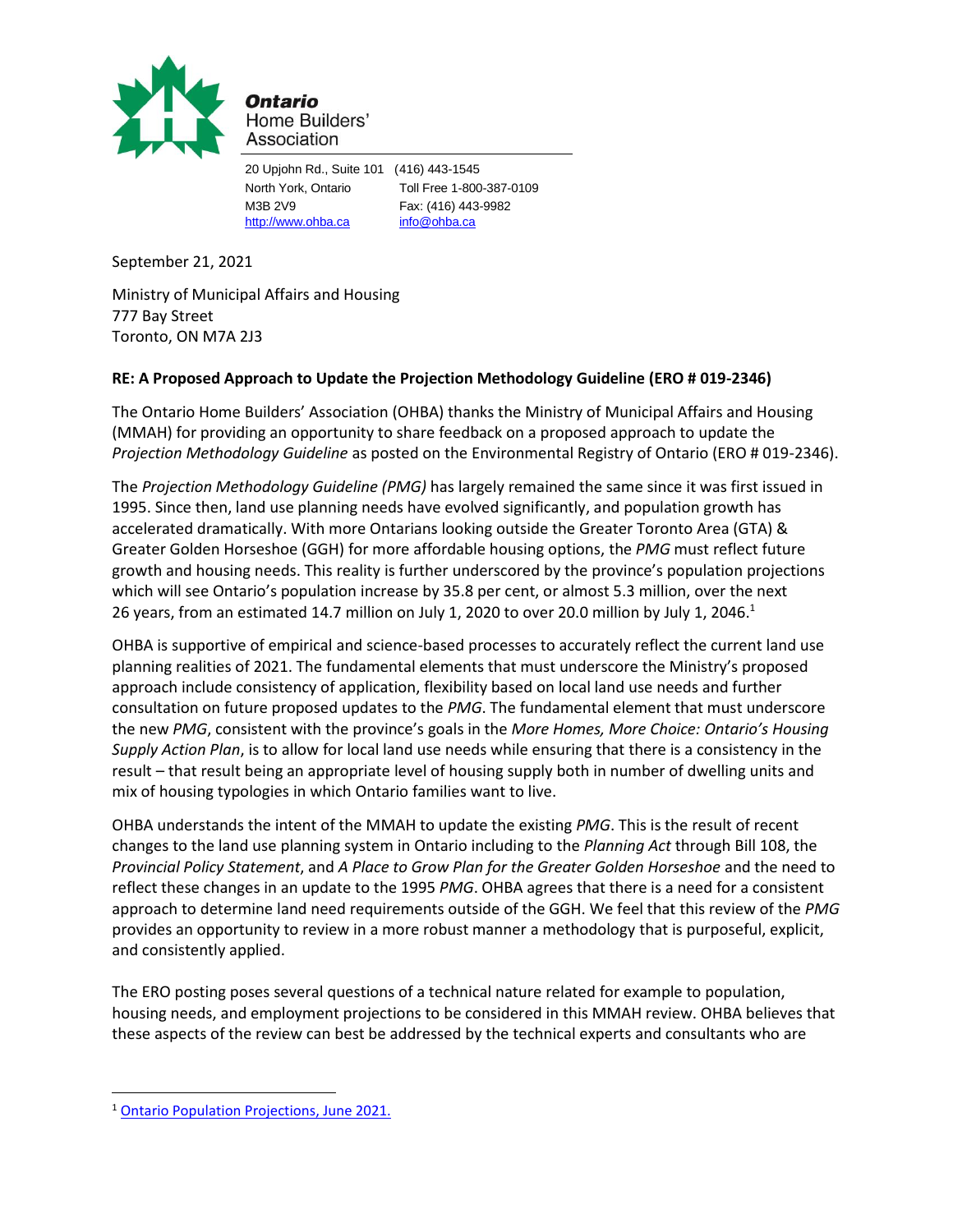

20 Upjohn Rd., Suite 101 (416) 443-1545 North York, Ontario Toll Free 1-800-387-0109 M3B 2V9 Fax: (416) 443-9982 [http://www.ohba.ca](http://www.ohba.ca/) [info@ohba.ca](mailto:info@ohba.ca)

familiar with the *PMG* and use it on a regular basis. OHBA feels that further dialogue with our technical group is necessary and appropriate.

OHBA's focus in response to the ERO posting identifies those critical elements that our members feel need to be addressed during this review process. These aspects relate to how the new *PMG* will fit within and implement the current provincial planning framework.

To restate, OHBA understands the objectives of the current review process related to:

- Updating the *PMG* guideline to be consistent with the provincial policy framework in particular the *Provincial Policy Statement (PPS).*
- Providing for the adaptability of the *PMG* to local circumstances; and
- Streamlining the *PMG* methodology.

Upon review, OHBA believes that these objectives have merit.

The projection methodology represents a very important issue to our members. Following our review to date based on available information, OHBA suggests that this *PMG* review process address the following key issues prior to the approval of a new *PMG.*

First, the new *PMG* must conform to S. 1.4.3 of the *PPS (2020*) wherein:

*"Planning authorities shall provide for an appropriate range and mix of housing options and densities to meet projected market-based and affordable housing needs of current and future residents of the regional market area by…."* 

As such, the new *PMG* needs to be mandatory for all municipalities in accordance with the *PPS* requirements.

Second, there needs to be clarity regarding the implementation of S.17 and S.26 of the *Planning Act*. OHBA maintains that there must be an appeal mechanism applicable and available wherein either a new Official Plan or a comprehensive amendment to an Official Plan is approved by a municipality required under the *Planning Act*. OHBA feels that an appeal mechanism in these instances is fair, reasonable, and necessary.

Third, the existing *PMG* has considerable merit in terms of providing specificity regarding the steps in the methodology that municipalities are to follow in terms of determining their future land use and housing supply needs. OHBA feels that this level of guidance needs to be maintained in the new *PMG*. There are some aspects of the methodology that could be enhanced. However, OHBA feels that these technical items need to be discussed with MMAH staff at subsequent consultations regarding this matter.

Fourth, OHBA recommends that the projection methodologies undertaken by municipalities need to be scrutinized by the MMAH early in the process of Official Plan (OP) updates, OP reviews, or in the preparation of new Official Plans. In this way, MMAH as the approval authority for same will provide its